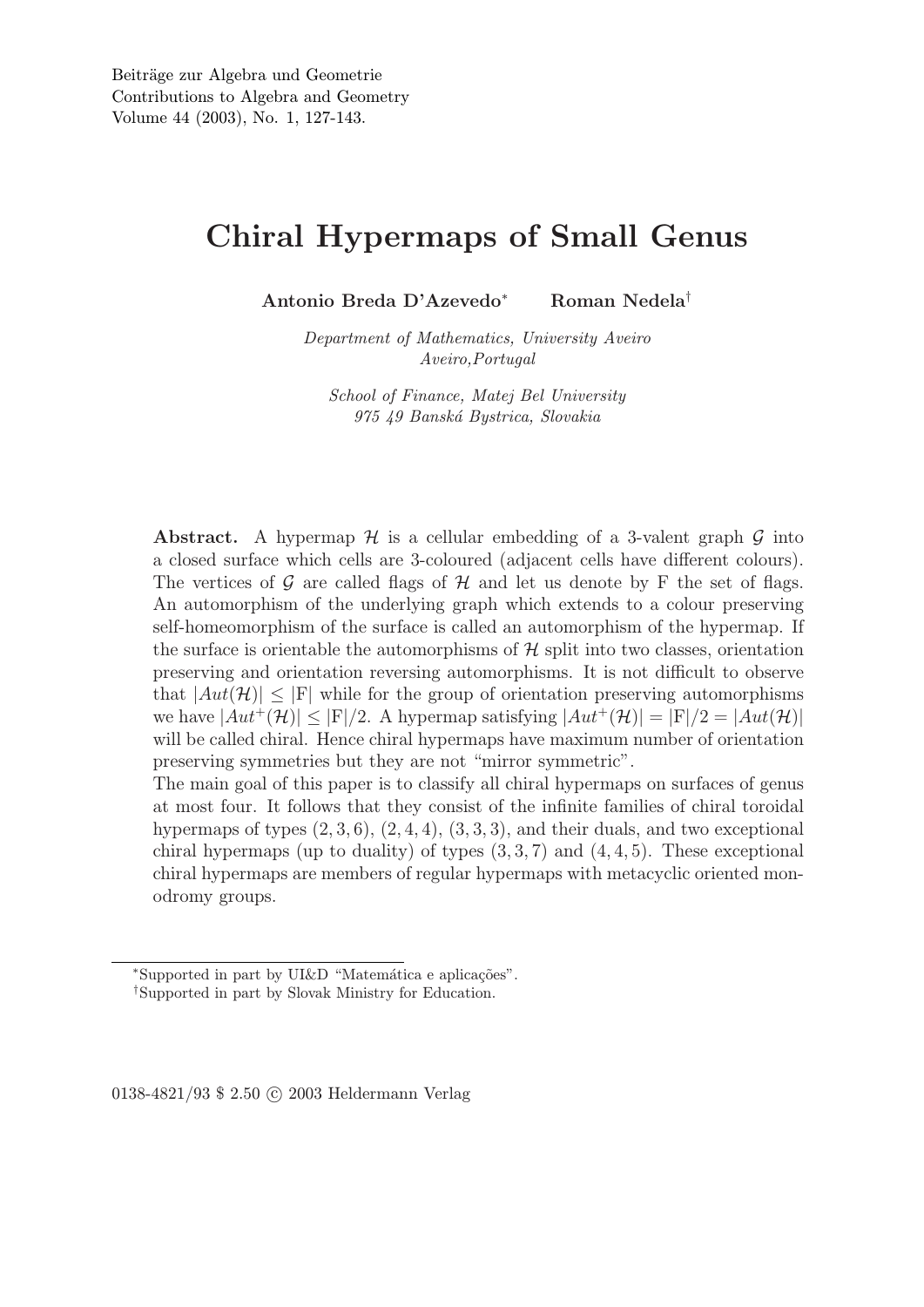# 1. Introduction

A map is a cellular decomposition of a closed surface. Maps on orientable surfaces can be described by means of two permutations  $R$  and  $L$ , with  $L$  being involutory, such that the group  $\langle R, L \rangle$  acts transitively on the set D of darts of the map. The triple  $(D, R, L)$ determines the topological map up to isomorphism. If we relax the condition  $L^2 = 1$  by considering any couple R, L of permutations of D generating a transitive group  $G = \langle R, L \rangle$  of permutations we end with an (algebraic) definition of an oriented hypermap  $\mathcal{H}^+ = (D, R, L)$ . All the important notions such as genus, automorphism group, regularity and so on, extend naturally to hypermaps. The hypermap  $\mathcal H$  is orientably regular if G acts regularly on D, and it is regular if it is orientably regular and the assignment  $R \mapsto R^{-1}$  and  $L \mapsto L^{-1}$  extends to a group automorphism. Orientably regular maps which are not regular will be called chiral. Orientably regular hypermaps are particularly nice objects since they make a bridge between geometry and algebra. In a sense, to study orientably regular hypermaps means to study two-generator groups with prescribed couples of generators.

By the well-known Hurwitz bound the size of the group  $G = \langle R, L \rangle$  of an orientably regular hypermap  $\mathcal{H} = (D, R, L)$  is bounded by 84(g-1), where  $g > 1$  is the genus. One of the central problems in the theory of maps and hypermaps is the problem of classification of all orientably regular hypermaps on a fixed underlying surface. Using the Euler formula it is not difficult to see that spherical orientably regular hypermaps consist of the five Platonic solids, and of two infinite families of types  $(1, n, n)$ ,  $(2, 2, n)$  and their duals. Orientably regular maps on torus were classified by Coxeter and Moser [11], and the generalisation to hypermaps was done by Corn and Singerman [10]. In [4] the classification problem for double torus is settled. As concerns surfaces of higher genera only partial results are known. For instance, Conder and Dobcsányi [9] with the help of a computer program gave a list of all orientably regular maps up to genus 15.

In this paper we carry out the classification of chiral hypermaps with genus at most four. Chiral hypermaps form an interesting subset of the family of all orientably regular hypermaps, see for instance [11, 17, 6, 5]. They have maximum number of orientation preserving automorphisms but they are not isomorphic with their mirror images. It is worth to mention that by examining the list of orientably regular maps up to genus 15 [9] one can see that surfaces of genera 2, 3, 4, 5, 6, 9 and 13 support no chiral maps. The main result of the paper implies that there is no chiral hypermap on surface of genus 2, while each of the surfaces of genus 3 and 4 supports (up to duality) exactly one chiral hypermap, both with metacyclic oriented monodromy group (see [5] for a description of an infinite family of chiral hypermaps with metacyclic oriented monodromy group).

## 2. Preliminaries

A *topological hypermap* H is a cellular embedding of a connected trivalent graph G into a compact surface S, without boundary and not necessarily orientable, such that the cells are 3-coloured (say by black, grey and white colours) with adjacent cells having different colours. Numbering the colours 0, 1 and 2, and labelling the edges of  $\mathcal G$  with the missing adjacent cell number, we can define 3 fixed points free involutory permutations  $r_i$ ,  $i = 0, 1, 2,$  on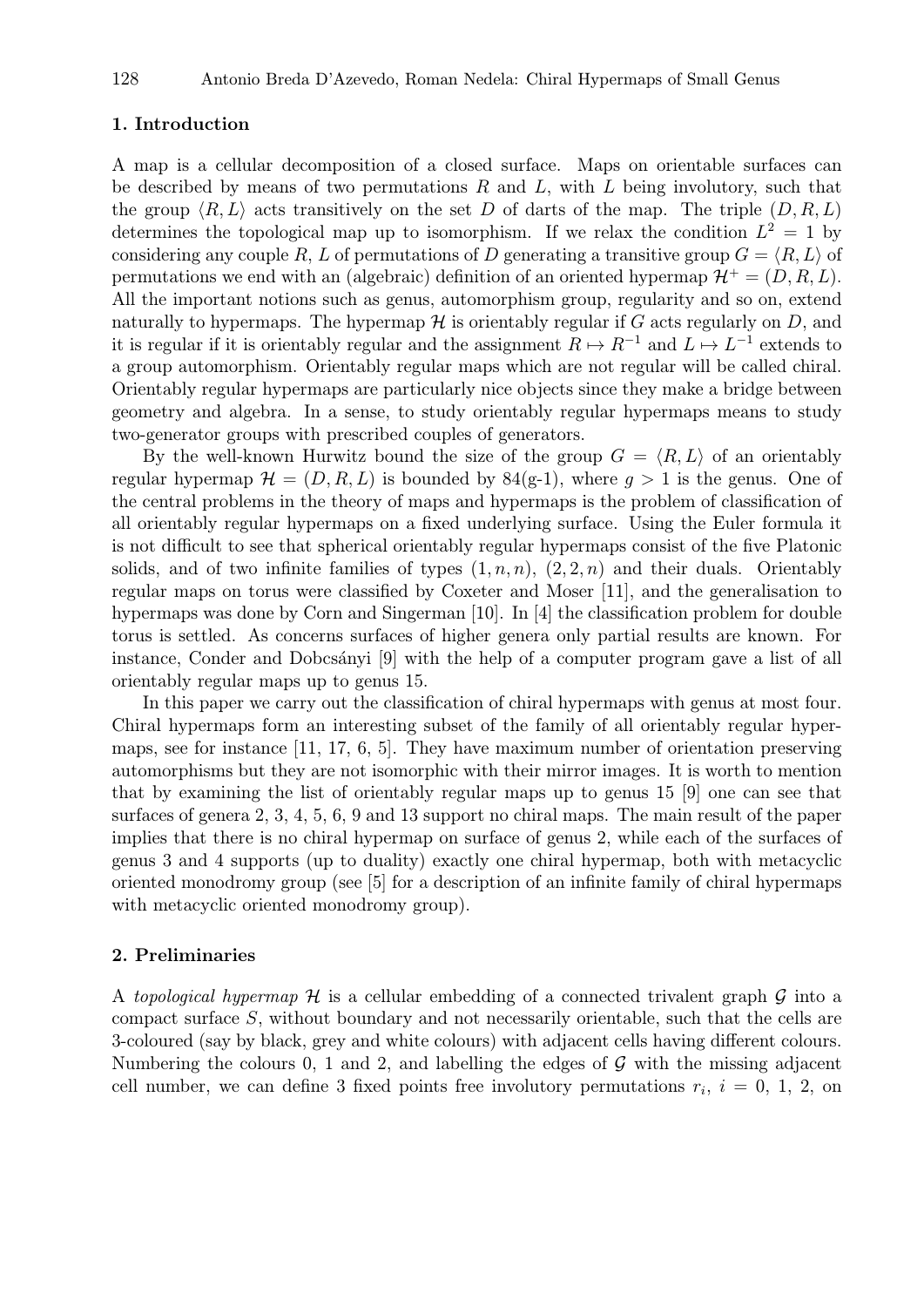the set F of vertices of G; each  $r_i$  switches the pairs of vertices connected by i-edges (edges labelled i). The elements of F are called *flags* and the group G generated by  $r_0$ ,  $r_1$  and  $r_2$ will be called the *monodromy group*<sup>1</sup>  $Mon(\mathcal{H})$  of the hypermap  $\mathcal{H}$ . The cells of  $\mathcal{H}$  coloured 0, 1 and 2 are called the *hypervertices*, *hyperedges* and *hyperfaces*, respectively. Since the graph G is connected, the monodromy group acts transitively on F and orbits of  $\langle r_0, r_1 \rangle$ ,  $\langle r_1, r_2 \rangle$  or  $\langle r_0, r_2 \rangle$  on F determine hypervertices, hyperedges and hyperfaces, respectively.

Given a topological hypermap  $\mathcal H$  we can derive virtually six topological hypermaps on the same surface by permuting the three colours 0, 1, 2 of their cells; in fact, for each permutation  $\sigma \in S_3 = S_{\{0,1,2\}}$  we define the  $\sigma$ -dual  $D_{\sigma} \mathcal{H}$  to be the hypermap on the same surface, with the same underlying trivalent graph  $\mathcal{G}$ , whose hypervertices, hyperedges and hyperfaces are the cells coloured  $0\sigma$ ,  $1\sigma$  and  $2\sigma$ , respectively.

If the surface  $S$  is orientable, then we can, and as a rule we will, fix an orientation, for instance the counter-clockwise orientation. The subgroup  $G^+$  generated by  $r_1r_2$  and  $r_2r_0$  acts on F with two orbits F<sup>+</sup> and F<sup>-</sup>. Let  $D = F^+$  be the orbit such that  $r_1r_2$  and  $r_2r_0$  locally act on D like counter-clockwise rotations around hypervertices and hyperedges, respectively. It is well-known that an orientable hypermap H can be described via the associated *oriented* hypermap  $\mathcal{H}^+ = (D, R, L)$ , where D is the set of darts, and  $R = r_1 r_{2|_{F^+}}$ ,  $L = r_2 r_{0|_{F^+}}$ . Generally, let  $D$  be an abstract set of darts and  $R$  and  $L$  be two permutations of  $D$  such that  $\langle R, L \rangle$  acts transitively on D. Then the triple  $(D, R, L)$  defines a unique topological hypermap  $H$ . Thus one can study properties of orientable hypermaps via their algebraic counterparts. Since all the hypermaps considered in this paper will be orientable we will freely use the term hypermap meaning either the topological hypermaps or its algebraic description by means of two permutations  $R$  and  $L$  generating the oriented monodromy group  $Mon(\mathcal{H}^+) = G = \langle R, L \rangle$ . We say that H is *orientably regular* if  $Mon(\mathcal{H}^+)$  acts regularly on D, and that H is *regular* if moreover the assignment  $R \mapsto R^{-1}$ ,  $L \mapsto L^{-1}$  extends to a group automorphism. An orientably regular map which is not regular will be called *chiral*. An *orientation preserving automorphism* of H is a permutation of D commuting with both R and L. The group Aut  $^{+}(\mathcal{H})$  of orientation preserving automorphisms acts semi-regularly on D, and the action is regular if and only if  $H$  is orientably regular. In other words, a chiral hypermap has maximum number of orientation preserving automorphisms but it admits no orientation reversing automorphism. Since the action of G on darts in an orientably regular hypermap is regular, we can identify the darts of the hypermap with the elements of  $G$ , while the action of G on D can be interpreted as the right multiplication by elements of  $G$ . One can visualise this action by constructing the Cayley graph of  $G$  with respect to its two generators R and L.

An important and convenient way to visualise hypermaps is by bipartite maps introduced by Walsh in [22]. Topologically, a map can be seen as a cellular embedding of a graph in a compact surface and a hypermap as a cellular embedding of hypergraph in a compact surface. Since hypergraphs are in essence bipartite graphs (with one monochromatic set of vertices representing the hypervertices and the other monochromatic set of vertices representing the hyperedges) a hypermap can be viewed as a bipartite map. In fact, given any topological

<sup>&</sup>lt;sup>1</sup>This group has been called the monodromy group of  $H$  [15, 19], the connection group of  $H$  [23] and the  $Ω$ -group of  $H$  [1].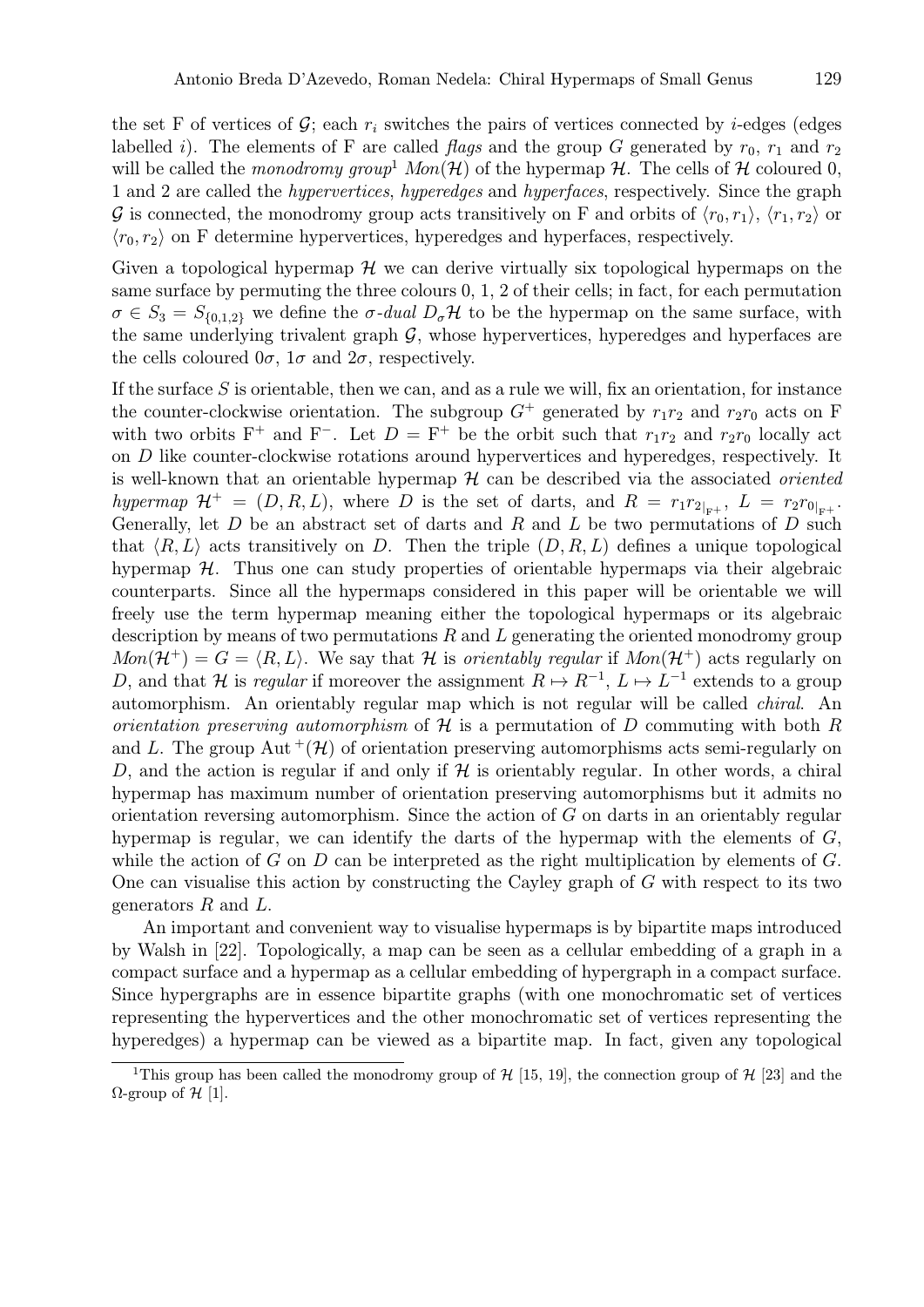hypermap  $\mathcal H$  we can construct a topological bipartite map  $W(\mathcal H)$ , called the *Walsh bipartite map* associated to  $H$  by taking first the dual of the underlying 3-valent map and then deleting the vertices (together with the edges attached to them) lying inside the hyperfaces of  $H$ . The resulting map is bipartite with one monochromatic set of vertices lying on the faces coloured black, representing the hypervertices of  $H$ , and the other monochromatic set lying on the faces coloured grey, representing the hyperedges. In Figure 1 we show the Walsh map of the Fano plane hypermap embedding.



Figure 1: The Walsh map of the Fano plane embedding in Torus.

This construction can be reversed: given any topological bipartite map  $M$ , where the vertices are bipartitioned in black and grey, we construct an associated topological hypermap  $W^{-1}(M)$ =TD(M) by truncating the dual map D(M); the faces of the resulting 3-valent map  $TD(M)$  contains the vertices and the face-centres of the original map and are henceforth 3-colourable black, grey and white, with all these colours meeting at each vertex of  $TD(M)$ .

To construct algebraically the (oriented) Walsh bipartite map  $W_{\mathcal{H}} = W(\mathcal{H}) = (\bar{D}, R, L)$ from an (oriented) hypermap  $\mathcal{H}^+ = (D, R_0, R_1)$  we set  $\overline{D} = D \times C_2$ ,  $(C_2 = \{0, 1\})$  denotes the additive group with two elements),  $(x,i)R = (xR_i,i)$ , and  $(x,i)L = (x,i+1)$ , for  $i =$ 0, 1. Denote by  $D_0 = D \times \{0\}$ . The assignment  $R_0 \mapsto R_{|_{D_0}}$ ,  $R_1 \mapsto LRL_{|_{D_0}}$  defines a monomorphism from the oriented monodromy group  $Mon(\mathcal{H}^+)$  into the oriented monodromy group  $Mon(W_{\n\pi}^+)$  of the Walsh map. Having in mind that an automorphism of a hypermap is a colour preserving automorphism of the Walsh bipartite map, it is straightforward to prove the following theorem:

Theorem 1. *Let* H *be a hypermap and let its Walsh map be orientably regular. Then* H *is orientably regular, and*  $H$  *is chiral if and only if the Walsh map*  $W(H)$  *is chiral.* 

By the *type* of an orientably regular hypermap  $\mathcal{H} = (D, R, L)$  we mean a triple  $\{l, m, n\}$ of integers, where  $l = ord(R)$ ,  $m = ord(L)$  and  $n = ord(RL)$ . Note that the size of a cell corresponding to a hypervertex, a hyperedge, a hyperface in the associated topological hypermap is 2l, 2m, 2n, respectively. A hypermap of type  $\{l, 2, n\}$  for some l and n is called *map*. To each orientably regular hypermap  $H$  we associate the sequence of integers (called the *H*-sequence) of the form  $[N, \{l, m, n\}, \{V, E, F\}, |G|]$ , where  $\{l, m, n\}$  is the type  $(l, m, n)$ of  $\mathcal{H}; V, E, F$  are the number of hypervertices, hyperedges and hyperfaces of  $\mathcal{H}$ , respectively; G is the oriented monodromy group of H and  $N = -\chi = 2g - 2 = |G| - V - E - F$  is the negative characteristic of the underlying surface of  $H$ . Let us remark that by the definitions the following equations hold:  $IV = mE = nF = |G|$ . Since  $|G| \leq 42N$  for  $N > 0$ , the number of possible  $H$ -sequences for a fixed  $N > 0$  is finite.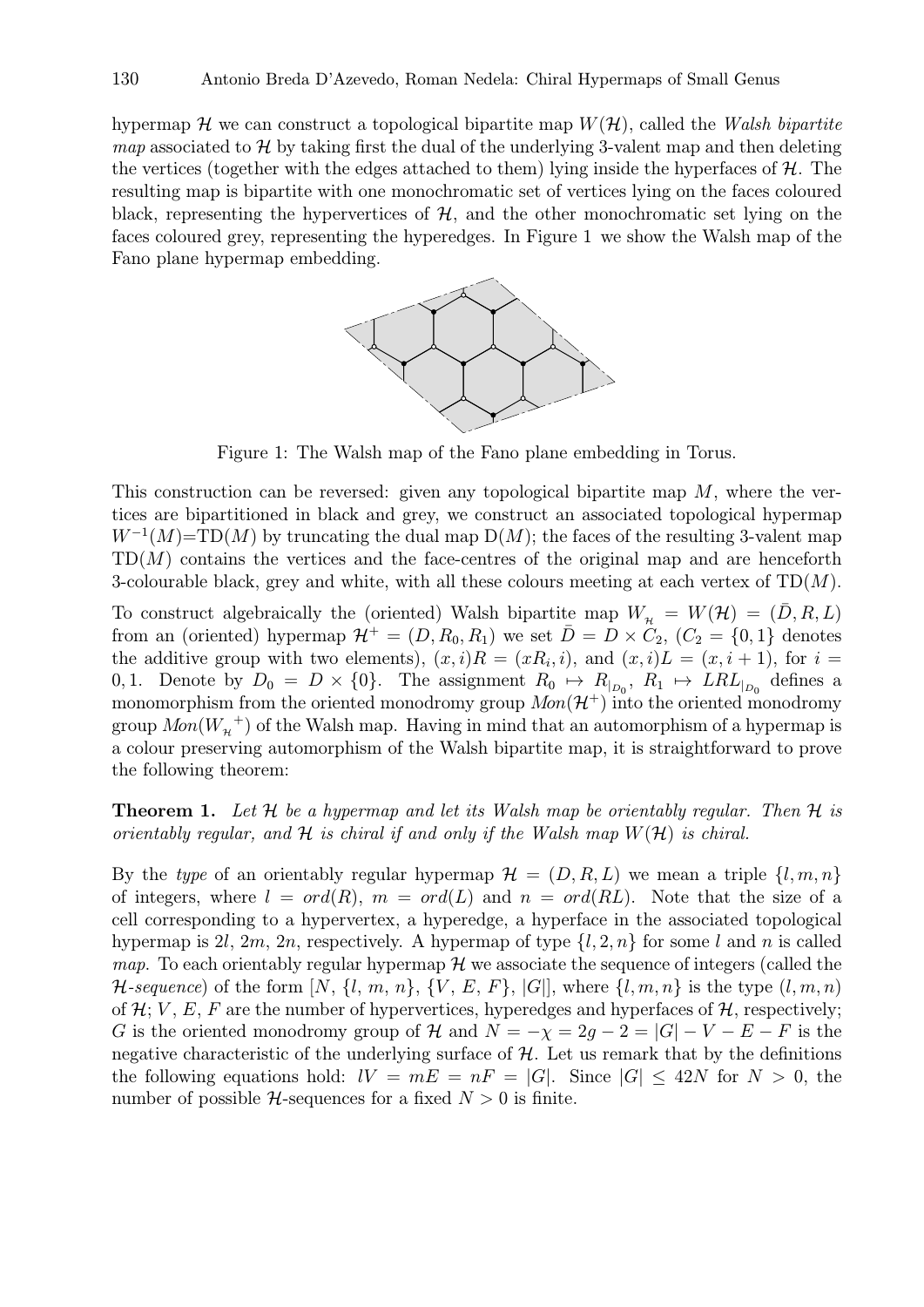By the *chirality index* of an orientably regular hypermap with the oriented monodromy group  $G = \langle R, L \rangle$  we mean the size of the smallest normal subgroup K of G such that the quotient  $G/K = \langle KR, KL \rangle$  admits an automorphism inverting both generators KR and KL. Clearly,  $\kappa(\mathcal{H})$  divides the size of G and  $\kappa(\mathcal{H}) > 1$  provided H is chiral. The chirality index can be viewed as a measure of how much a given hypermap deviates from being mirror symmetric. Further information on the chirality index one can find in [6] or in [5]. To display the chirality index we shall write the  $H$ -sequence in the extended form [N,  $\{l, m, n\}$ ,  $\{V, E,$  $F$ ,  $|G|$ ,  $\kappa$  as well.

For further information on maps, hypermaps and their algebraic counterparts the reader is referred to [7, 10, 12, 15, 16, 19, 21].

Next we list theorems which are the mains results of [5] and which play a vital role in this paper.

Theorem 2. *If* H *is an orientably regular hypermap with 1 or 2 hyperfaces then* H *is regular.*

**Theorem 3.** If H is chiral with 3 hyperfaces of valency n then  $n \geq 7$  and its oriented *monodromy group is the metacyclic group*  $Mon(\mathcal{H}^+) = \langle a, b \mid a^n = 1, b^3 = a^s, bab^{-1} = a^r \rangle$ , *for some*  $s \in \{0, ..., n-1\}$  *and*  $r \in \{2, ..., n-1\}$  *satisfying*  $(r-1)s = 0 \pmod{n}$  *and*  $r^3 = 1 \, (mod \, n);$  moreover, different solutions  $(r, s)$  correspond to different (non-isomorphic) *hypermaps. Vice-versa, the group* G *with the above presentation defines an oriented hypermap* (G, b, ab) *(where* b *and* ab *acts on* G *by right multiplication) which is chiral and has 3 hyperfaces.*

**Theorem 4.** If H is a chiral hypermap with 4 hyperfaces of valency n then  $n > 5$  and *its oriented monodromy group is the metacyclic group*  $Mon(\mathcal{H}^+) = \langle a, b \mid a^n = 1, b^4 =$  $a^r$ ,  $bab^{-1} = a^t$ , for some  $r \in \{0, ..., n-1\}$  and  $t \in \{1, ..., n-1\}$  satisfying  $(n, t) = 1$ ,  $t^4 = 1 \pmod{n}$  but  $t^2 \neq 1 \pmod{n}$ , and  $r(t-1) = 0 \pmod{n}$ ; moreover different solutions (r, t) *correspond to different hypermaps. Vice-versa, the group* G *with the above presentation defines an oriented hypermap* (G, b, ab) *(where* b *and* ab *act on* G *by right multiplication) which is chiral and has 4 hyperfaces.*

As we have seen two-generator groups play an important role in investigation of orientably regular hypermaps. In what follows we briefly explain a technical tool useful in study of actions of such groups.

Given a group  $G = \langle a, b \rangle$ , acting on some set X, by an  $(a, b)$ *-diagram* we mean a Schreier coset diagram where the right cosets are replaced by elements of  $X$  and the right multiplication by the action of G on X. The underlying undirected graph associated to any  $(a, b)$ diagram is a 4-valent graph. If G acts transitively on X then the  $(a, b)$ -diagram is necessarily connected; in this case the elements of X corresponds to cosets of the point-stabiliser of any  $x \in X$  in G and the  $(a, b)$ -diagram is no more then the Schreier coset diagram determined by the action and the stabiliser. We shall use a convention that drawing  $(a, b)$ -diagrams we glue two oppositely directed edges joining the same couple of vertices into one undirected edge. Also we will not assign the direction of edges keeping in mind that different orientations of monochromatic cycles of the same picture may give rise to non-isomorphic groups.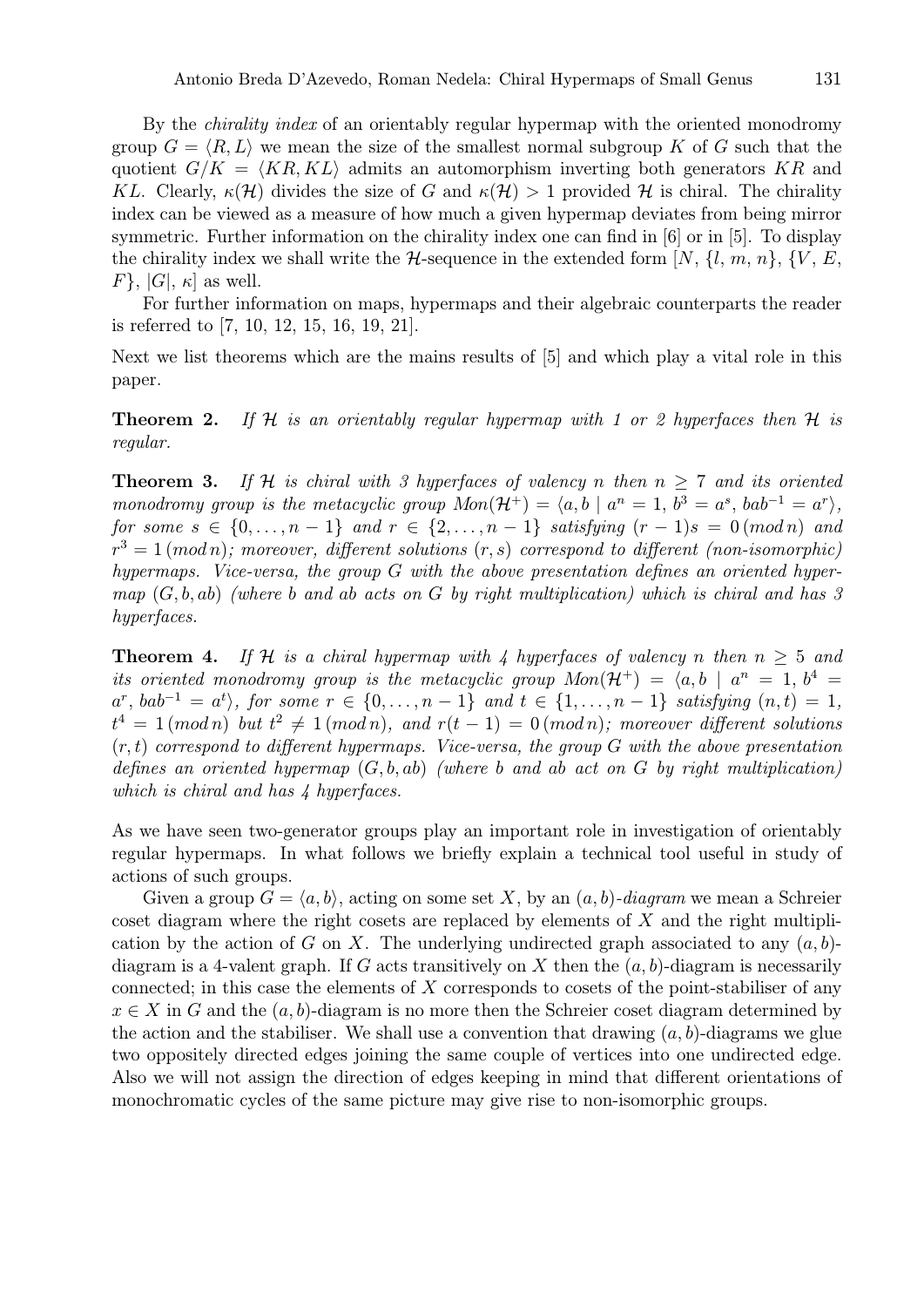When the action of G on X projects onto the action of G on another set Y, that is, when the G-set X projects onto the G-set Y, then |Y| divides |X| and the  $(a, b)$ -diagram on X is said to be an *unfolded*  $(a, b)$ -diagram on X of the  $(a, b)$ -diagram on Y; if  $\frac{|X|}{|Y|} = k$  then each element  $y \in Y$  is "lifted" to k elements in X. Usually we will use the same notation to denote the permutation representation of  $a, b \in G$  acting on different set of objects, bearing in mind the actions in general may be not faithful.

Let F denote the set of hyperfaces of a hypermap  $H$ . If H is orientably regular then the orientation preserving automorphism group  $G = Aut^{+}(\mathcal{H})$  acts transitively on  $\mathcal F$  and on the set X of the stabilisers  $Stab(f)$ ,  $f \in \mathcal{F}$ ; this set forms a regular partition (that is, all sets are of the same size) of  $\mathcal F$  and its elements are called *face-classes*. The action of  $G$  on  $\mathcal F$ projects onto the action of G on X and consequently the number |X| divides  $|\mathcal{F}|$ . If G is generated by a, b then the  $(a, b)$ -diagram on F projects onto the  $(a, b)$ -diagram on X. The induced action on faces-classes is investigated in [2].

Elements of Sylow theory will be used in the proof of the main result. The following lemma proved in [23] will be useful. For further information about Sylow theory the reader is referred to [8, 23].

**Lemma 5.** Let G be a group of size  $|G| = p^{n}(p+1)q$ , where p is a prime and q is a number *coprime to* p, let S be a Sylow p-subgroup and  $N = N(S)$  be its normaliser. If G has  $p + 1$ *Sylow* p*-subgroups then the following statements hold:*

- i) *There exists*  $s \in S$  *cyclically permuting (by conjugation) the other* p *Sylow* p-subgroups *and so cyclically permuting the respective normalcies,*
- ii) If S is abelian or  $N(S) = S$  then the intersection of S with one of its conjugates coincides *with the* p*-core, and hence is normal in* G*.*
- iii) G *acts transitively (by conjugation) on the complement* C *of the union of all conjugates of* N provided  $|C| = p$ .

# 3. Chiral hypermaps of genus  $g \leq 4$

As it was already mentioned, there is no chiral map on the sphere, and the only toroidal chiral maps are the Coxeter maps  $\{4,4\}_{a,b}$  and  $\{6,3\}_{a,b}$ , where  $(b-c)bc \neq 0$ . From the Garbe classification [14] of orientably regular maps up to genus 7 it follows that there are no chiral maps of genus  $2 \leq g < 7$ . Recently, Conder and Dobcsányi [9] have determined all orientably regular maps up to genus 15 and this classification says that from genus 7 up to 15, the surfaces of genus 9 and 13 support no chiral maps.

What about hypermaps?

The answer for  $N \leq 6$ , where  $N = 2q - 2$  denotes the negative characteristic follows.

# $N = -2$ . *There are no chiral hypermaps on the sphere.*

Up to duality all orientably regular hypermaps on the sphere are maps. These are the five Platonic solids and two infinite families of types  $(2, 2, n)$ ,  $(n, 1, n)$  and their duals. All these maps are regular.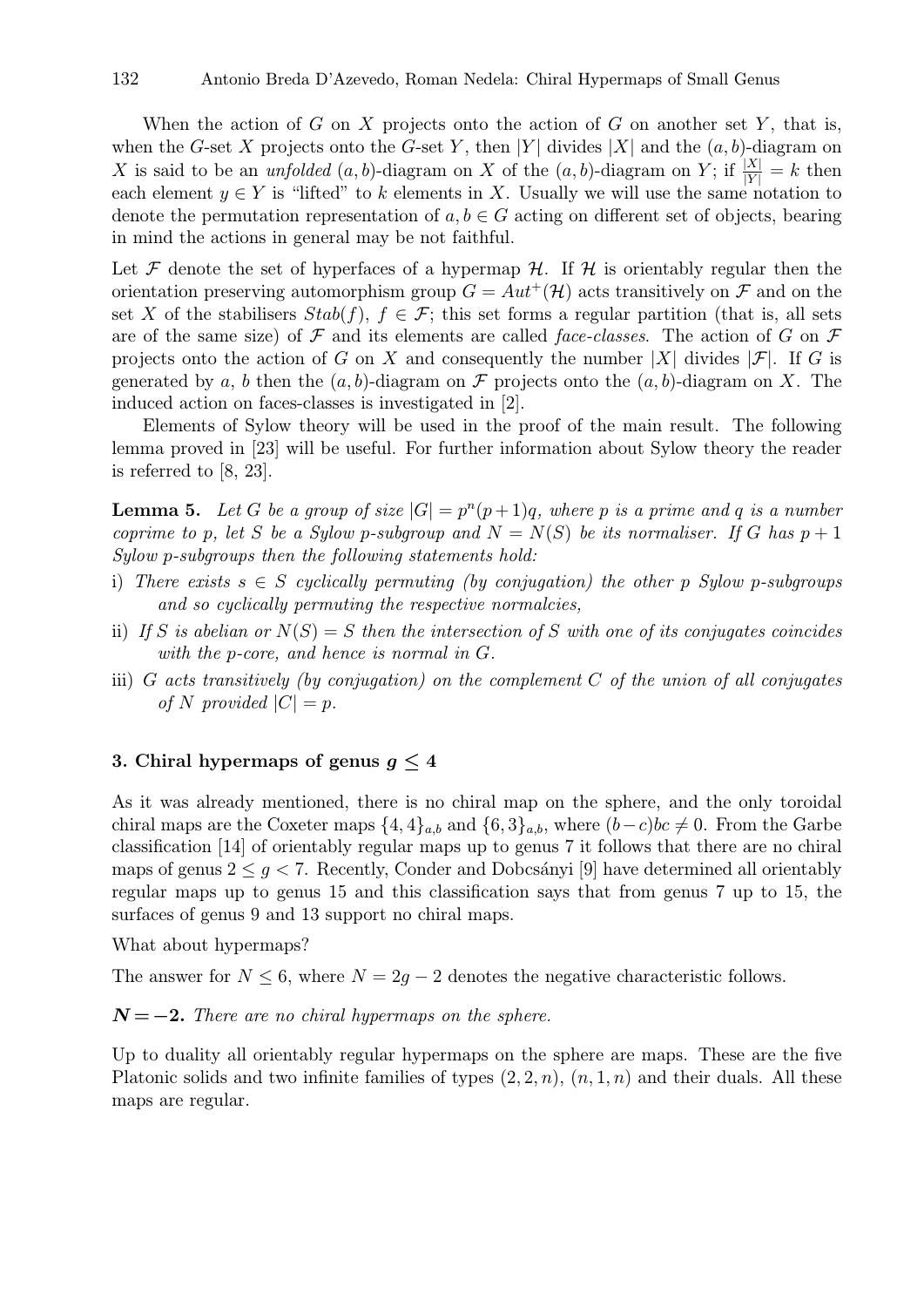$N = 0$ . *Besides the Coxeter chiral maps, the only chiral hypermaps on the Torus are the hypermaps of type (3,3,3) whose Walsh maps are the chiral Coxeter bipartite maps of type (3,2,6).*

In fact if  $\mathcal H$  is a chiral hypermap in a torus then either it is a Coxeter chiral map or, by Euler-Poincaré formula, its type is  $(3, 3, 3)$ . Singerman and Corn [10] proved that a hypermap  $\mathcal H$ on the torus is orientably regular if and only if the Walsh map  $W(\mathcal{H})$  is orientably regular. Theorem 1 now implies that H is chiral if and only if  $W(\mathcal{H})$  is chiral. Thus all the chiral hypermaps of type (3,3,3) can be obtained by the reverse of Walsh construction from the bipartite Coxeter chiral maps of type (3,2,6). The Fano plane imbedded in Torus is one element in this family.

### $N=2$ . There is no chiral hypermap on this surface, see [4].

Let the negative Euler characteristic  $N = |G| - V - E - F > 0$  be fixed. As it was already mentioned we have just finitely many  $H$ -sequences to consider. Up to duality, in the enumeration tables (cases  $N = 4$  and  $N = 6$ ) below we only display possible  $H$ -sequences for which  $2 < l \leq m \leq n$ .

 $N = 4$ . Up to a duality, there are only two chiral hypermaps on a surface of  $N = 4$ , which *are mirror image of each other. They have*  $H$ -sequence  $[4, \{7,3,3\}, \{4, 7,7\}, 21, \kappa = 7]$  and *their oriented monodromy group is metacyclic.*

*Proof.* By Theorem 2 any orientably regular hypermap with one or two hyperfaces is regular. Table 1 below lists the possibilities for  $H$ -sequences of hypermaps that are not maps (that is, with  $l > 2$ ) with 3 or more hyperfaces.

| N <sub>1</sub><br>F<br>E<br>$\,m$<br>$\it n$<br>77<br>5<br>3<br>3<br>3<br>5<br>15<br>5<br>16<br>2<br>4<br>4<br>4<br>4<br>21<br>3<br>3<br>3<br>3<br>7<br>7<br>, |  |   |   | Table 1 |   |   |   |       |
|----------------------------------------------------------------------------------------------------------------------------------------------------------------|--|---|---|---------|---|---|---|-------|
|                                                                                                                                                                |  |   |   |         |   |   |   | darts |
|                                                                                                                                                                |  |   |   |         |   |   |   |       |
|                                                                                                                                                                |  |   |   |         |   |   |   |       |
|                                                                                                                                                                |  |   |   |         |   |   |   |       |
|                                                                                                                                                                |  | 4 | 3 |         | 6 | 8 | 6 | 24    |
| 24<br>3<br>6<br>3<br>5<br>8<br>8<br>4                                                                                                                          |  |   |   |         |   |   |   |       |
| 6<br>10<br>10<br>30<br>6<br>3<br>3<br>5                                                                                                                        |  |   |   |         |   |   |   |       |
| 16<br>12<br>16<br>3<br>3<br>4<br>ŦΟ                                                                                                                            |  |   |   |         |   |   |   |       |

Theorem 4 eliminates items 2 and 5. Theorem 3 eliminates item 1 and says that the  $H$ sequence in item 3 corresponds to a chiral hypermap  $\mathcal{H}$  with metacyclic oriented monodromy group and chirality index  $\kappa = 7$ . Below it is pictured its dual  $D_{(0,2)}\mathcal{H}$  of type (3,3,7).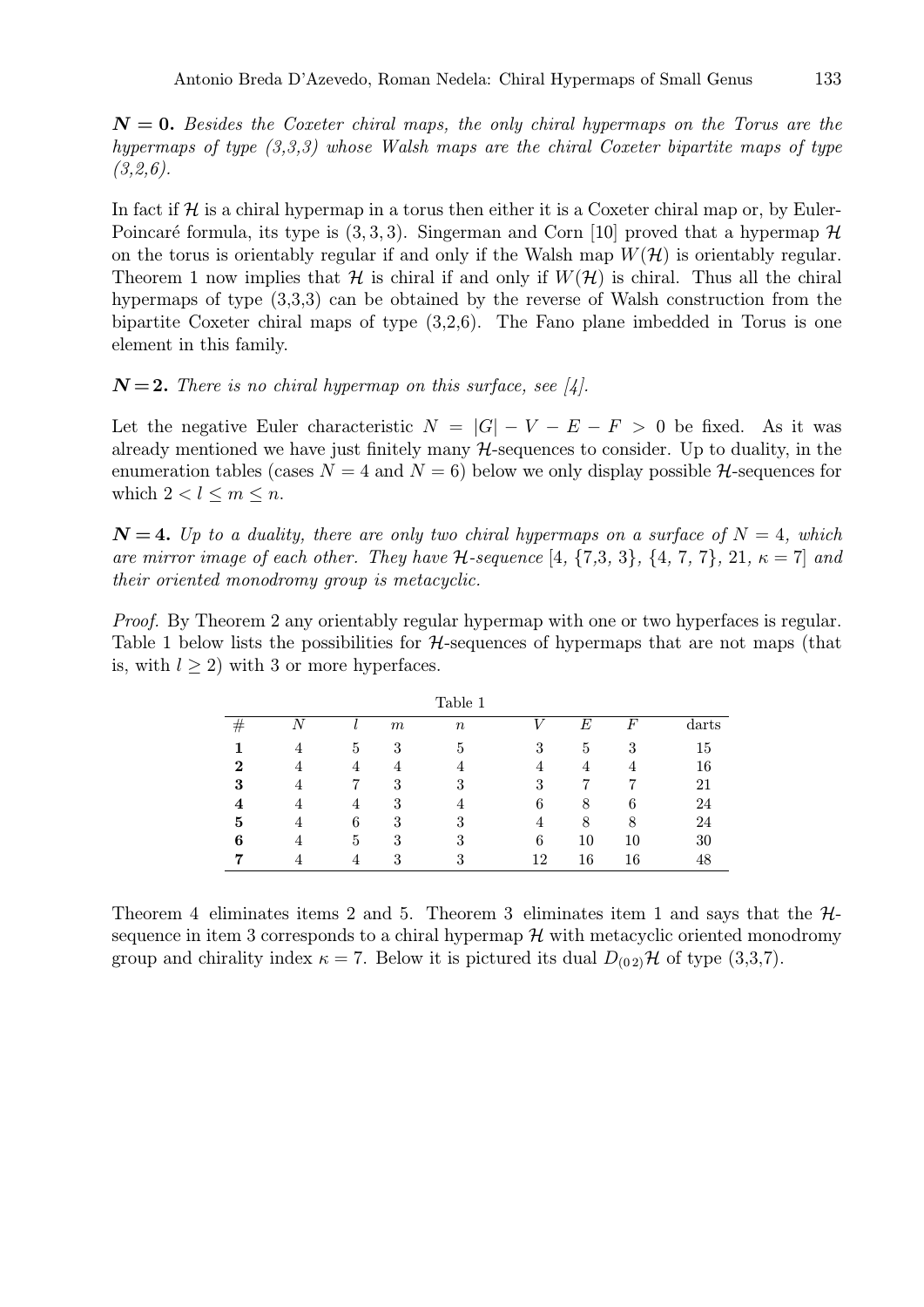

Figure 2: Walsh representation of a chiral hypermap of type (3,3,7) and genus 3.

It remains to eliminate the items 4, 6 and 7.

To fix notations, let a, b and c denote rotations one step about a hyperface, an adjacent hypervertex and an adjacent hyperedge, respectively; any two of these rotations generate the orientation preserving group  $G = Aut^{+}(\mathcal{H})$ , whose size gives the number of darts of  $\mathcal{H}$ .

$$
\begin{array}{ccccccccc}\n\# & & N & & l & m & n & & V & E & F & & \text{darts} \\
\hline\n4 & & 4 & & 4 & & 3 & & 4 & & 6 & & 8 & & 6 & & 24\n\end{array}
$$

The transitive action of  $G$  on the 6 hyperfaces  $a$  must fix 2 hyperfaces and so according to Corollary 15 [23], G acts transitively on three face-classes 1, 2 and 3 with a fixing, say 1, and permuting 2 with 3; in fact the  $(a,b)$ -diagram on these 3 face-classes must be connected and as the rotation b has order at most 2 on the face-classes it must fix at least one and so none of a and b can fix more than one face-class. Then we must have  $a = (2, 3)$  and  $b = (1, 2)$  as actions on the face-classes.

$$
\bigcirc \negthinspace\negthinspace \circ \negthinspace \negthinspace \negthinspace \circ \negthinspace \negthinspace \negthinspace \circ \negthinspace \negthinspace \circ \negthinspace \negthinspace \circ \negthinspace \circ \negthinspace \circ \negthinspace \circ \negthinspace \circ \negthinspace \circ \negthinspace \circ
$$

We unfold this diagram to diagrams on the action on the 6 hyperfaces and possible partial unfoldings are



Taking into account that ab must have order 3 or 1 then we have 3 possible diagrams: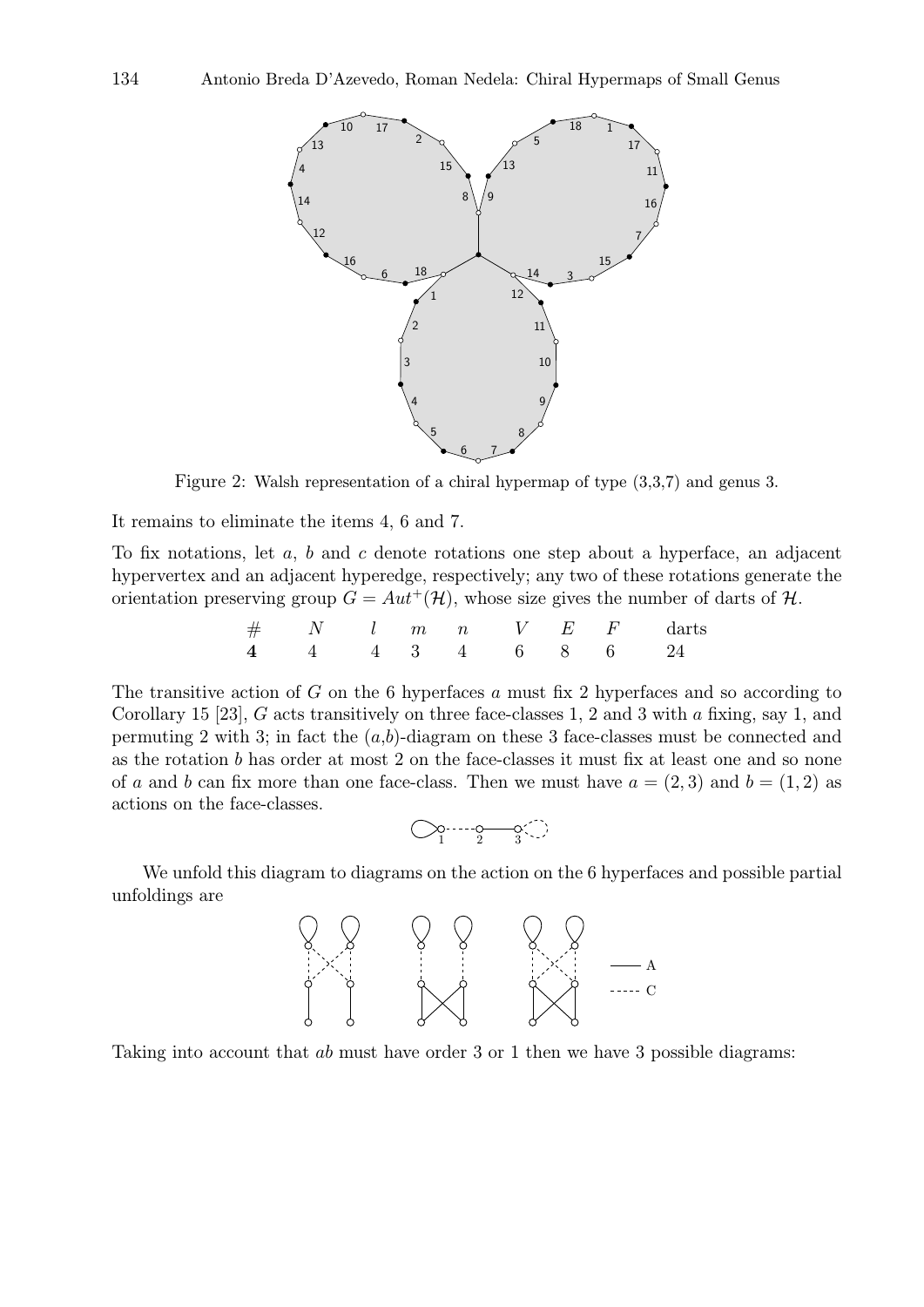

Diagrams I and II give permutation groups of size 24 so they give rise to orientably regular maps with 24 darts and so they cannot give item 4. Diagram III gives rise to a hypermap with 24 darts and H-sequence [4, {4, 3, 4}, {6, 8, 6}, 24]. In this case the equations  $b^2ab^2 = a^{-1}$ ,  $a^2ba^2 = b^2$  hold and one can see that these equations define G; but then by the Substitution Test [18] the function  $a \to a^{-1}$ ,  $b \to b^{-1}$  extends to an automorphism of G and so diagram III gives rise to a regular hypermap.  $\Box$ 

# N l m n V E F darts 6 4 5 3 3 6 10 10 30

If a Sylow 3-subgroup is normal then factoring it out would give an  $H$ -sequence [−12, {5, 1, 1},  $\{2, 10, 10\}$ , 10] which is clearly impossible. Then the number  $n_3$  of Sylow 3-subgroups must be 10. Let  $\nu_i$  denote the number of elements of order i in G. Then  $\nu_1 = 1$ ,  $\nu_2 = n_2$ ,  $\nu_3 = 2n_3$  and  $\nu_5 = 4n_5$ . As  $\nu_3 = 20$  then  $\nu_5$  cannot be bigger then 9, so  $n_5 = 1$  and then  $|G| = 1+\nu_2+20+4+\nu_6+\nu_{10}+\nu_{15}+\nu_{30}$ . Now  $n_2$  cannot be 1 because if so then factoring out the Sylow 2-subgroup would give an  $H$ -sequence  $[-2, \{5, 3, 3\}, \{3, 5, 5\}, 15]$ ; in this  $H$ -sequence  $n_3 = 1$  but the Sylow 3-subgroup cannot be factored out. Hence  $\nu_2 > 1$  and then  $\nu_{30} = 0$ ; then  $\nu_2 + \nu_6 + \nu_{10} + \nu_{15} = 5$  implies that  $n_2 = 3$  or 5. If  $n_2 = 5$  then  $\nu_6 = \nu_{10} = \nu_{15} = 0$ ; but if N is the normaliser of a Sylow 2-subgroup then  $|N| = 6$ . As N contains only one element of order 2 and two elements of order 3 then the other two non-trivial elements must have order 6 which is a contradiction. Then  $n_2 = 3$  and the normaliser N of a Sylow 2-subgroup has order 10. As  $N$  has only one involution and one cyclic group of order 5,  $N$ , and consequently G, has two elements of order 10, and only two; but any element of order 10 gives rise to 4 distinct elements of order 10 which is a contradiction. Item 6 is eliminated.

Note. This argument actually proves that there is no orientably regular hypermap with  $\mathcal{H}\text{-sequence } [4, \{5, 3, 3\}, \{6, 10, 10\}, \{30\}].$ 

|  |  |  |  | $\#$ N l m n V E F darts |
|--|--|--|--|--------------------------|
|  |  |  |  | 7 4 4 3 3 12 16 16 48    |

The cyclic group C generated by a is a 2-group hence by Sylow theory there are 2-subgroups  $S_1$  and  $S_2$  such that  $C < S_1 < S_2$  where  $|S_1| = 8$  and  $|S_2| = 16$ . Then the action of G by right multiplication on the 12 right cosets  $G/C$  projects over the action of G on the 6 right cosets  $G/S_1$  and this action projects over the action of G on the 3 right cosets  $G/S_2$ . This means that the diagram on the cosets of  $S_2$  can be 2-unfolded to a diagram on the cosets of  $S_1$  and in turn this diagram can be 2-unfolded to a diagram on the cosets of C. As  $a \in S_2$ then we have two possibilities for a  $(a, b)$ -diagram on cosets of  $S_2$ :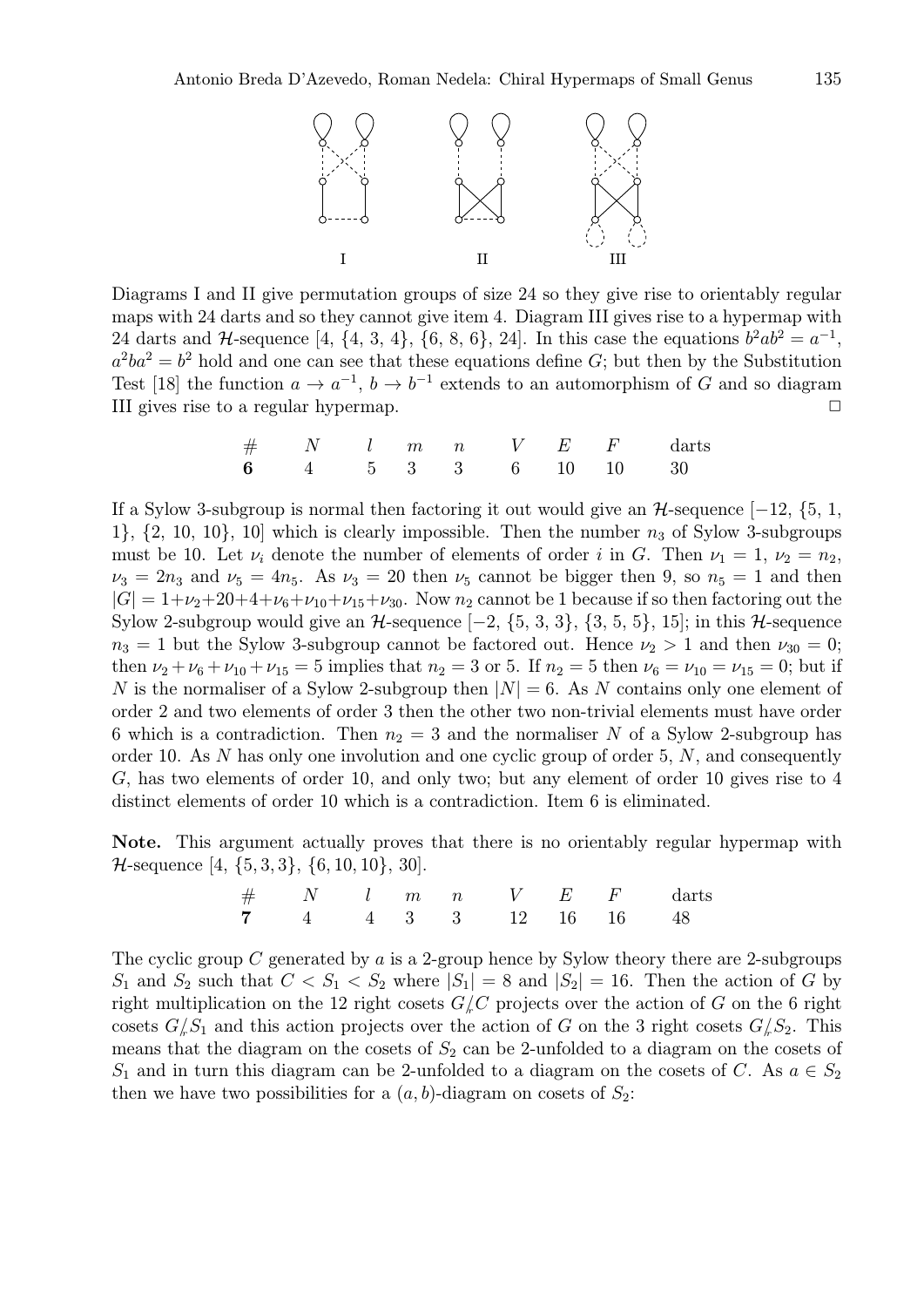

A partial unfolding of diagram I towards a diagram on cosets of  $S_1$  is:



In order to get a connected diagram the coset 2 must be joined to the coset 6. In all possible connections, ab at 1 (and at 2) acts like an involution which is not possible. So diagram I cannot be unfolded to a diagram on cosets of  $S_1$ .

Without any loss of generality, a partial unfolding of diagram II can be as shown below:



To connect the diagram so that ab acts with order 3 we have only one possible solution:



This diagram gives rise to a dual of the tetrahedron  $D_{(12)}\mathcal{T}$ . We unfold now this diagram to a diagram on the cosets of C. A partial unfolding is:



To complete the unfolding in order to get a connected diagram with ab acting with order 3, we have 6 possible solutions for a: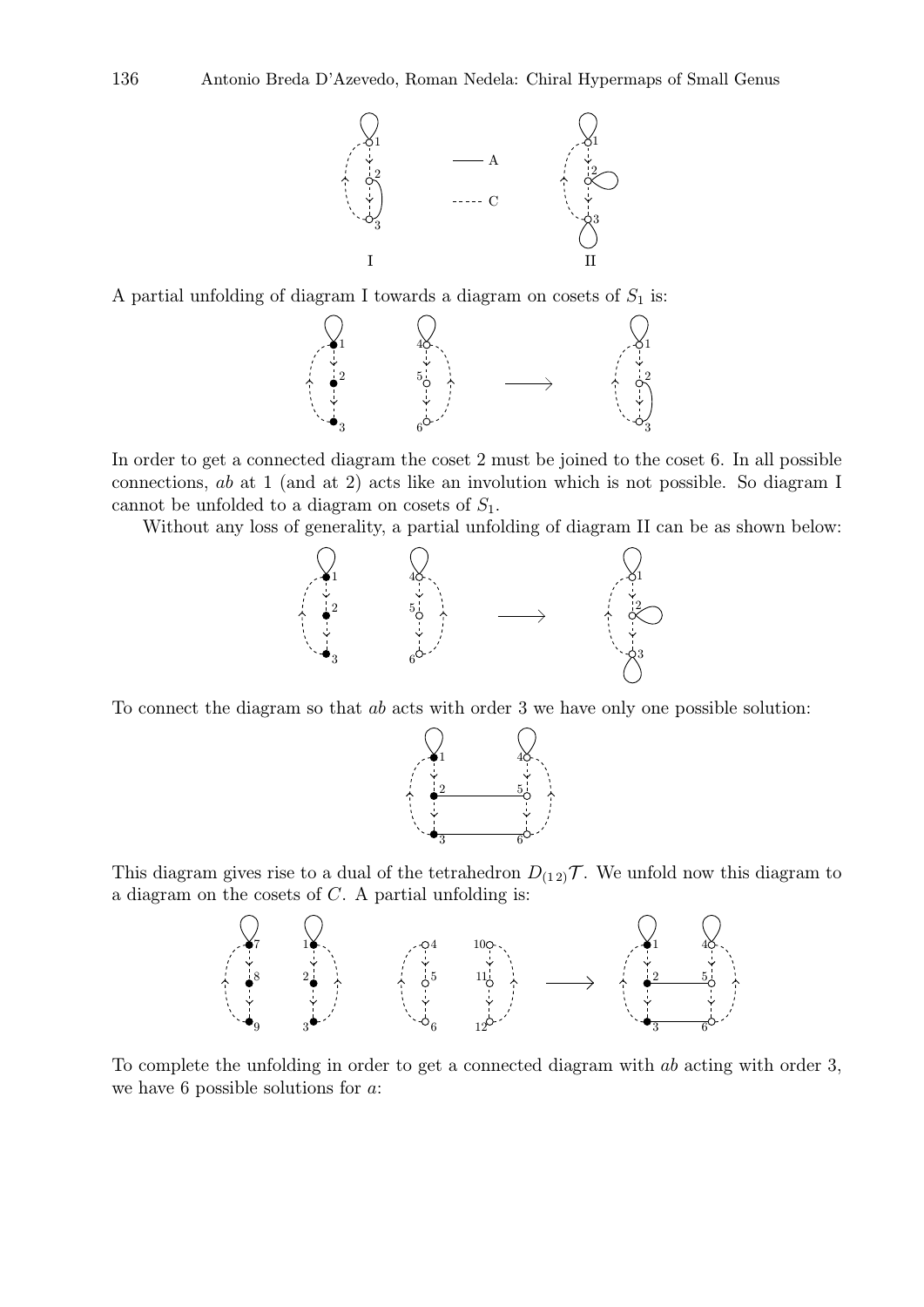1)  $a=(2,11)(5,8)(3,6,9,12)(4,10)$ 2)  $a=(2,5)(8,11)(3,12,9,6)(4,10)$ 3)  $a=(2,5,8,11)(3,6)(9,12)(4,10)$ 4)  $a=(2,11,8,5)(3,12)(9,6)(4,10)$ 5)  $a=(2,11,8,5)(3,6,9,12)$ 6)  $a=(2,5,8,11)(3,12,9,6)$ 

The first four possibilities give rise to permutation groups  $G = \langle a, b \rangle$  with size 96 which is too big. The last two possibilities give rise to permutation groups G with size 48. In both these two cases the relations  $a^4 = b^3 = (ab)^3 = (ab^2)^3 = 1$  hold and since these define a group of order 48 the two permutation groups  $G = \langle a, b \rangle$  corresponding to items 5 and 6 are isomorphic and have presentation

$$
\langle a, b \mid a^4 = b^3 = (ab)^3 = (ab^2)^3 = 1 \rangle.
$$

By the Substitution Test the function  $a \to a^{-1}$ ,  $b \to b^{-1}$  is an automorphism of G and so this presentation correspond to a regular hypermap. The proof is complete.

 $N = 6$ . Up to a duality, there are only two chiral hypermaps on a surface of  $N = 6$ , which *are mirror image of each other. They have H-sequence* [6,  $\{5, 4, 4\}$ ,  $\{4, 5, 5\}$ , 20,  $\kappa = 5$ ] *and their oriented monodromy group is metacyclic.*

*Proof.* Table 2 below lists the possible  $H$ -sequences of hypermaps that are not maps with 3 or more hyperfaces.

|    |   |   |       | Table 2          |    |    |                  |       |
|----|---|---|-------|------------------|----|----|------------------|-------|
| #  | N |   | $\,m$ | $\boldsymbol{n}$ | т, | E  | $\boldsymbol{F}$ | darts |
|    | 6 | 5 | 5     | 5                | 3  | 3  | 3                | 15    |
| 2  | 6 | 6 | 3     | 6                | 3  | 6  | 3                | 18    |
| 3  | 6 | 5 | 4     |                  |    | 5  |                  | 20    |
|    | 6 | 4 |       |                  | 6  | 6  | 6                | 24    |
| 5  | 6 | 6 | 3     |                  |    | 8  | 6                | 24    |
| 6  | 6 | 9 | 3     | 3                | 3  | 9  | 9                | 27    |
|    | 6 | 4 | 3     |                  | 9  | 12 | 9                | 36    |
| 8  | 6 | 6 | 3     | 3                | 6  | 12 | 12               | 36    |
| 9  | 6 | 5 | 3     | 3                | 9  | 15 | 15               | 45    |
| 10 | 6 | 4 | 3     | 3                | 18 | 24 | 24               | 72    |

Theorem 3 eliminates the items 1, 2 and 6. Theorem 4 eliminates the item 5 and says that the  $H$ -sequence corresponding to item 3 comes from a chiral hypermap with metacyclic oriented monodromy group and chirality index  $\kappa = 5$ . It remains to eliminate the items 4, 7, 8, 9 and 10.

|  |  |  |  | $\#$ N l m n V E F darts                |
|--|--|--|--|-----------------------------------------|
|  |  |  |  | $4 \t 6 \t 4 \t 4 \t 6 \t 6 \t 6 \t 24$ |

Let H be an orientably regular hypermap with this H-sequence. The number  $n_3$  of Sylow 3-subgroups is 1 or 4.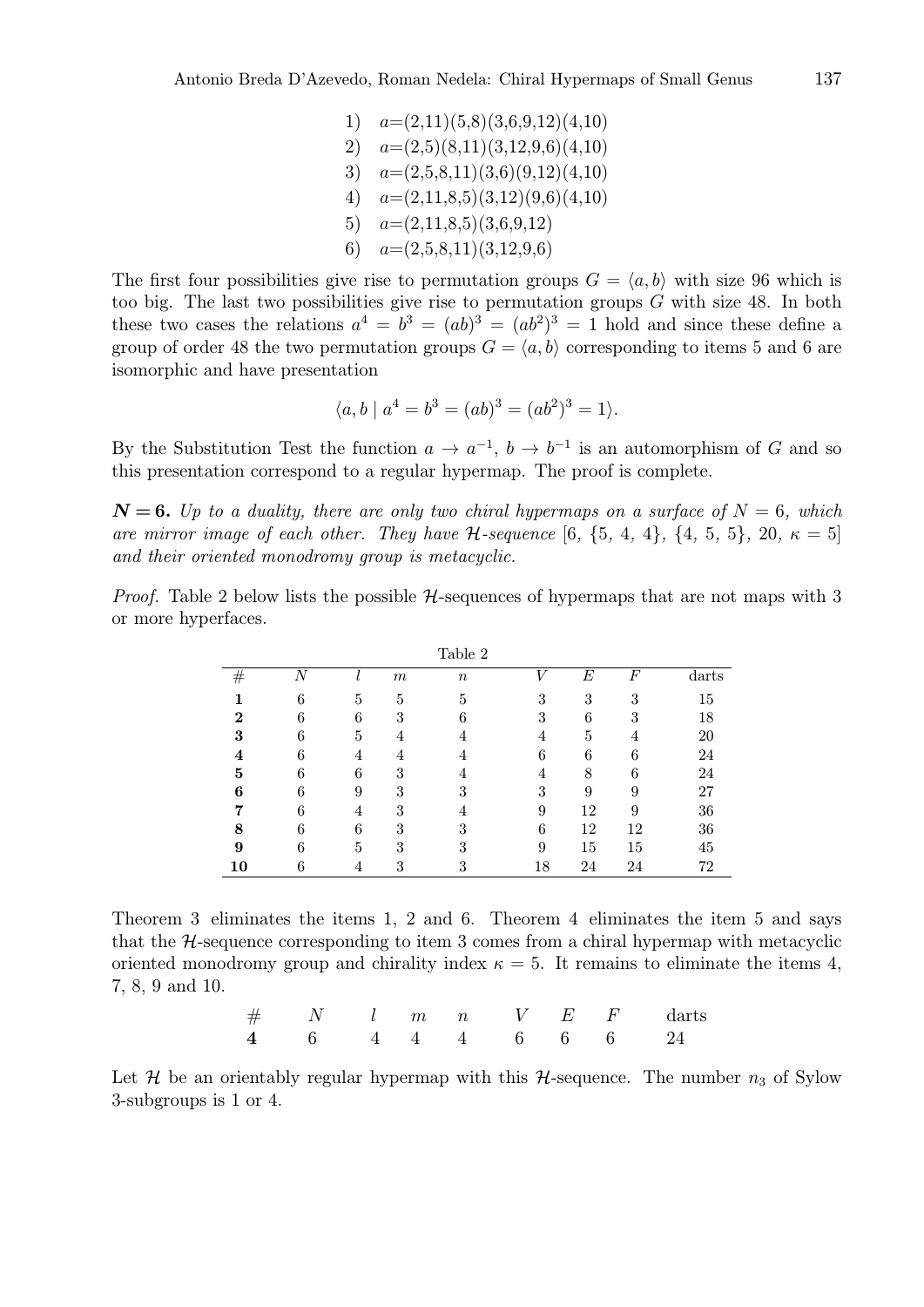a) Suppose that  $n_3 = 1$ . Then the Sylow 3-subgroup S is normal in G. Factoring it out we get an  $\mathcal{H}$ -sequence  $[2, \{4, 4, 4\}, \{2, 2, 2\}, 8]$ . This orientably regular hypermap has 2 hyperfaces, so by Theorem 2 it must be regular. By [1] there is only one regular hypermap of type  $\{4, 4, 4\}$  on a surface of characteristic  $\chi = -2$  and it is  $\epsilon_4^{2f}$  $\binom{2J}{4}(2,1)$ . Its oriented monodromy group  $E$  has presentation

$$
\langle a, b \mid a^4 = b^4 = (ab)^4 = a^2b^2 = (ba)^2a^2 = 1 \rangle.
$$

Then H is a smooth 3-fold cover of  $\epsilon_4^{2f}$  $\frac{^{2J}(2,1)}{^{4}}$ . Let  $\psi$  :  $G \longrightarrow E$  be the 3-fold cover and let  $K = C_3$  be its kernel. The elements  $a^2b^2$  and  $(ba)^2a^2$  belong to K and they cannot be trivial elements in G, otherwise by the Substitution Test,  $E \cong G$ , which is not possible. Then any of them generate  $K$  and so we have two possibilities:

1) 
$$
(ba)^2 a^2 = a^2 b^2 \iff bab a^{-1} = a^2 b^2
$$
  
2)  $(ba)^2 a^2 = (a^2 b^2)^{-1} = b^2 a^2$ 

If (2) holds then  $bab^{-1} = a^{-1}$  and so  $\langle a \rangle \triangleleft G$ . As  $G = \langle a \rangle \langle b \rangle$  and  $\langle a \rangle \cap \langle b \rangle = \{1\}$  then G is a split extension of  $\langle a \rangle$  by  $\langle b \rangle$  which implies that  $|G| = 16$ , a contradiction. Hence (1) must hold. Then G has presentation

$$
\langle a, b \mid a^4 = b^4 = (ab)^4 = 1, baba^{-1} = a^2b^2, (a^2b^2)^3 = 1, (a^2b^2)^a = (a^2b^2)^{\pm 1},
$$

$$
(a^2b^2)^b = (a^2b^2)^{\pm 1}.
$$

But  $(a^2b^2)^a = (a^2b^2)^{\pm 1} \iff b^2a = ab^2$  and  $(a^2b^2)^b = (a^2b^2)^{\pm 1} \iff b^{-1}a^2 = a^2b^{-1}$ . Then  $(a^2b^2)^3 = (a^2b^2)^2a^2b^2 = a^2b^2$  and so  $a^2b^2 = 1$  in G, a contradiction.

b) Hence  $n_3 = 4$ . Let  $S_i$ ,  $i = 1, 2, 3, 4$ , be the four Sylow 3-subgroups and  $N_i$  their respective normalcies. Then  $|N_i| = 6$  and so  $N_i$  is either a cyclic group or a dihedral group. By Lemma 5 i) there is some element  $s \in S_1$  not in  $S_2$  that cyclically permutes (by conjugation) the three Sylow 3-subgroups  $S_2$ ,  $S_3$  and  $S_4$ . Take the action of  $G = \langle a, b \rangle$  by conjugation on the four Sylow 3-subgroups  $S_i$ . Then we have a homomorphism  $\psi : G \longrightarrow S_4$ . As G acts transitively on the four Sylow 3-subgroups then either (I) one of  $a\psi$ ,  $b\psi$  is a 4-cycle or (II) one of  $a\psi$ ,  $b\psi$  is an even involution. In both cases  $G\psi$  contains a 3-cycle and so  $|G| \geq 12$ .

(I) In this case  $G\psi \cong S_4$ . But in [4] it is shown that all orientably regular hypermaps with  $G$  isomorphic to  $S_4$  are regular.

(II) Without any loss of generality, suppose that a acts as an even involution. Then  $a^2$  fixes (by conjugation) all Sylow 3-subgroups, that is,  $a^2$  belongs to all normalcies  $N_i$ . Then  $\langle a^2 \rangle$ is in the core of  $N = N_1$ . If  $N_i = D_3$ , as  $N_i$  is generated by any two distinct involutions, then the core  $N^*$  must be a cyclic group of order 2, that is  $N^* = \langle a^2 \rangle$  and  $\langle a^2 \rangle$  is normal in G. If  $N_i = C_6$ , as  $C_6$  contains only one involution then  $N^* = \langle a^2 \rangle$  and  $\langle a^2 \rangle$  is normal in G. In both cases  $\langle a^2 \rangle$  is normal in G. Factoring it out we must get the H-sequence (the others possibilities give  $N \le -3$ ) [0, {4, 4, 2}, {3, 3, 6}, 12]. By Theorem 3 it must correspond to a regular map (up to a duality), but by [11] there is no regular map on the torus with type  $\{4,4\}$  and size 12.

$$
\begin{array}{ccccccccc}\n\# & & N & & l & m & n & & V & E & F & & \text{darts} \\
\textbf{7} & & 6 & & 4 & 3 & 4 & 9 & 12 & 9 & 36\n\end{array}
$$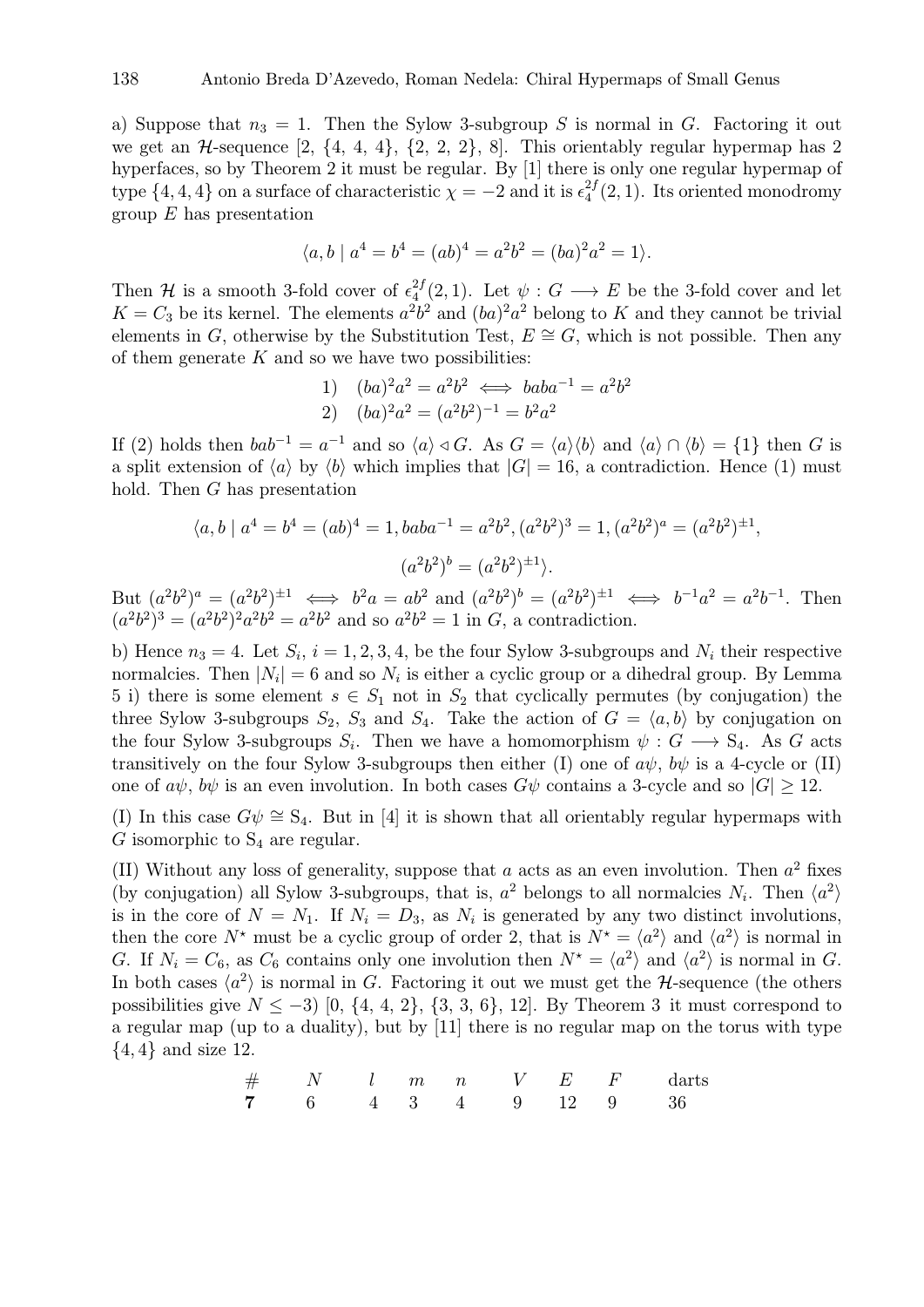We start by showing first the following lemma:

Lemma. *If* H *with the above* H*-sequence is chiral then* G *contains no normal subgroup of order 3.*

*Proof.* Let H be a normal subgroup of order 3 in G and let b be a rotation one step about a hyperedge. If  $b \in H$  then factoring H out we would get an H-sequence [-6, {4, 1, 4},  $\{3, 12, 3\},$  12] which is clearly impossible. Hence  $b \notin H$ . Then factoring H out we get a hypermap  $\mathcal{H}'$  with H-sequence [2, {4, 3, 4}, {3, 4, 3}, 12]. By Theorem 3,  $\mathcal{H}'$  must be regular. By [4] there is only one regular hypermap on a surface of characteristic  $\chi = -2$  and this has binary dihedral group  $\widetilde{D_3} = \langle A, B | A^4 = B^3 = 1, A^2 = (BA)^2 \rangle$ . But H' cannot be "smoothly" 3:1 fold covered: In fact, let  $\psi: G \longrightarrow \widetilde{D_3}$  be a "smooth" 3:1 fold cover and  $K = C_3$  its kernel. Let  $A = a\psi$  and  $B = b\psi$ . As  $A^2 = (BA)^2$  is the extra relation that defines the binary dihedral then  $a^2$  must be different from  $(ba)^2$  in G, and so  $(ba)^2a^{-2}$  =  $baba^{-1}$  generate the kernel K. As K is normal in G, and G is generated by ba and a, then  $(baba^{-1})^{ba} = (baba^{-1})^{\pm 1} \iff ba^2 = a^2b \text{ and } (baba^{-1})^{a^{-1}} = (baba^{-1})^{\pm 1} \iff (ba)^2 = (ab)^2.$ Consequently,  $G$  is presented by

$$
\langle a, b \mid a^4 = b^3 = (ab)^4 = (baba^{-1})^3 = 1, ba^2 = a^2b, (ba)^2 = (ab)^2.
$$

But this presentation determines a group of size 12, not 36.  $\Box$ 

Back to item 7. The number  $n_3$  of Sylow 3-subgroups of G is 1 or 4. Let b be the element of order 3 (i.e. the rotation one step about a hyperedge).

a) Suppose that  $n_3 = 1$ . Then the Sylow 3-subgroup S of size 9 is normal. Then S is either a cyclic group or  $C_3 \times C_3$ . If  $S = C_9$  then S contains only one subgroup of order 3 and it is  $\langle b \rangle$ .  $\langle b \rangle$  being characteristic must be normal in G, which cannot be the case by the above lemma. Then  $S = C_3 \times C_3$  and  $S = \langle b, s \rangle$  for some  $s \in S$ . Then G is a split extension of S by the cyclic group  $C_4$  generated by a and so it has presentation

$$
\langle a, b, s \mid a^4 = (ab)^4 = 1, b^a = x, s^a = y, b^3 = s^3 = [b, s] = 1 \rangle
$$

for some  $x, y \in S$  with  $x \notin \{b, y, y^{-1}\}$ . If  $x = b$  or  $b^{-1}$  then b generates a normal subgroup of order 3 in G, and if  $y = s$  or  $s^{-1}$  then s generates a normal subgroup of order 3 in G, which is not possible in the advent of H being chiral. The only values of  $x \neq b, b^{-1}, y, y^{-1}$ and  $y \neq s, s^{-1}$  that make the above presentation having size 36 are displayed in the following table:

| $\boldsymbol{x}$ | Y              | G  |
|------------------|----------------|----|
| S                | $a^{-1}$       | 36 |
| $s^{-1}$         | h              | 36 |
| bs               | $bs^{-1}$      | 36 |
| $b^{-1}s$        | bs             | 36 |
| $bs^{-1}$        | $h^{-1}s^{-1}$ | 36 |
| $b^{-1}s^{-1}$   | $h^{-1}s$      | 36 |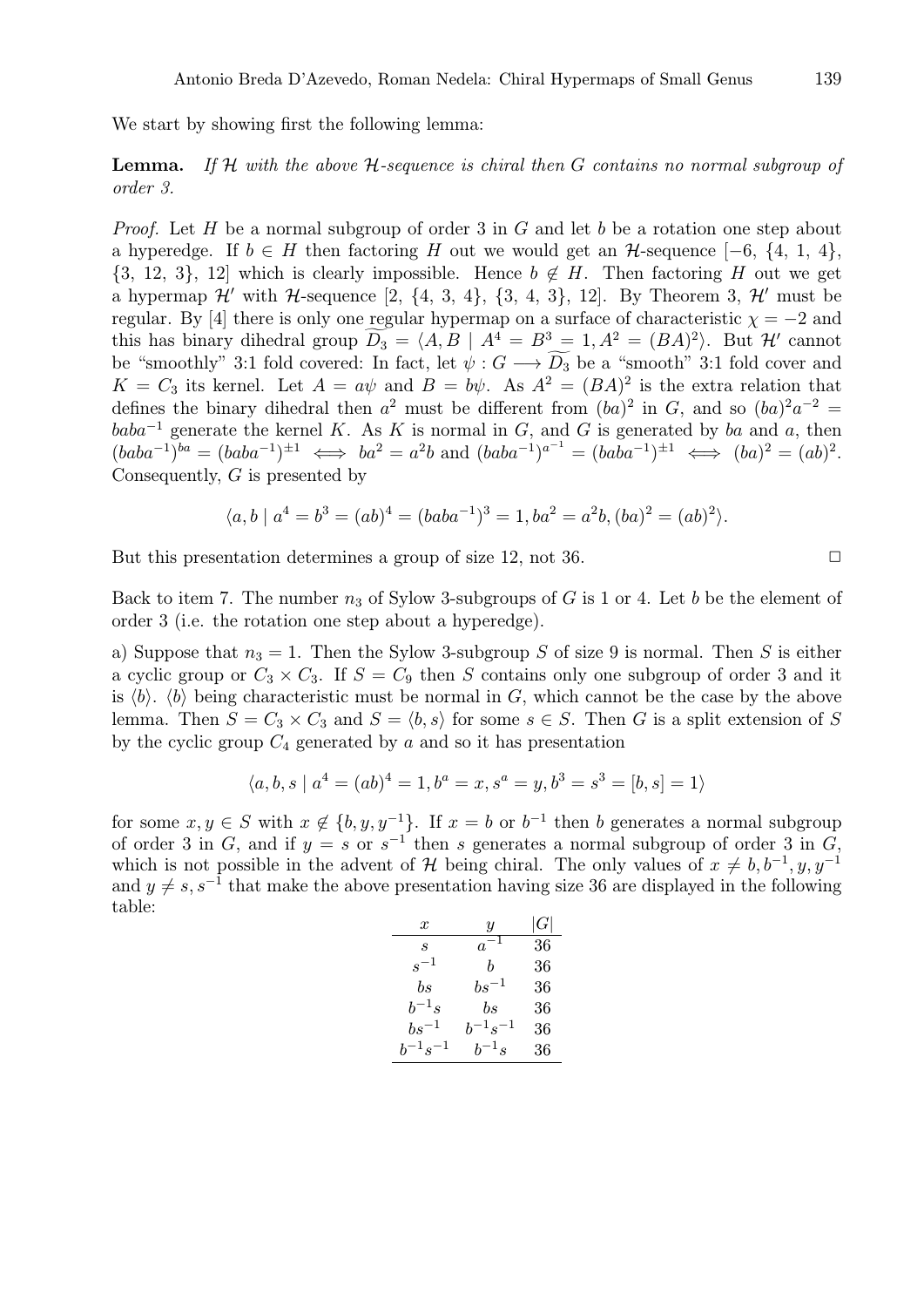For the other values of x, y the above presentation has order  $\leq 12$ . Now the equation  $b^a = x$ eliminates s as a generator and as the two relations  $b^a = x$  and  $s^a = y$ , in these 6 cases, are equivalent to the relation  $a^2ba^2 = b^{-1}$ , then G has presentation

$$
\langle a, b \mid a^3 = b^4 = (ab)^4 = b^2ab^2a = 1 \rangle.
$$

But, by the Substitution Test, the assignment  $a \to a^{-1}$ ,  $b \to b^{-1}$  extends to an automorphism of G. This leads to a regular hypermap.

b) Suppose now that  $n_3 = 4$ . Let  $S = S_0$ ,  $S_1$ ,  $S_2$ ,  $S_3$  be the four Sylow 3-subgroups and  $N = N_0, N_1, N_2, N_3$  be their respective normalcies. As  $|N| = 9$  then  $N_i = S_i$ . By Lemma 5 i) and ii) there is an element  $s \in S \backslash S_1$  that cyclically permutes (by conjugation) the three Sylow 3-subgroups  $S_1$ ,  $S_2$  and  $S_3$ , and the intersection  $S \cap S_i$  is the p-core  $S^*$ . We have two possibilities  $|S \cap S_i| = 1$ , or 3. But  $|S \cap S_i| = 3$  just says that G contains a normal subgroup  $S^* = S \cap S_i$  of order 3 and by the above Lemma this cannot be the case provided  $H$  is assumed to be chiral.

Then  $|S \cap S_i| = 1$  and so the union U of all conjugates of S has  $4(9-1) + 1 = 33$  elements. Then the complement  $\mathcal{C} = G \backslash \mathcal{U}$  has just three non-trivial elements whose order is not a power of 3. In this set lie the elements of order 4 and the elements of order 2. Thus there exists only one cyclic group of order 4 (giving rise to two elements of order 4 and one element of order 2) and it must be generated by a. Then  $ba = a$  or  $ba = a^{-1}$ , and so,  $b = 1$  or  $b = a^{-2}$ which contradicts the fact that b has order 3.

# N l m n V E F darts 8 6 6 3 3 6 12 12 36

The number  $n_3$  of Sylow 3-subgroups must be 4, since otherwise factoring out the Sylow 3-subgroup would give us  $H$ -sequence  $[-6, \{2, 1, 1\}, \{2, 4, 4\}, 4]$  which is not possible. Let  $S = S_0, S_1, S_2$  and  $S_3$  be the Sylow 3-subgroups and  $N = N_0, N_1, N_2$  and  $N_3$  their normalcies. Then  $|N| = 9$  and thus  $N = S$ . By Lemma 5 i) there is an element  $s \in S$  that cyclically permutes by conjugation  $N_1$ ,  $N_2$  and  $N_3$ . By Lemma 5 ii) the intersection  $N \cap N_i$  coincides with the p-core  $S^* = N^*$ . There are two possibilities:  $|N^*| = 1$ , or 3. If  $|N^*| = |N \cap N_1| = 1$ then N is distinct from its conjugates. Let  $\mathcal U$  be the union of all conjugates of N. Then  $|\mathcal{U}| = 4(9-1) + 1 = 33$  and so the complement  $\mathcal{C} = G\backslash\mathcal{U}$  has 3 elements. By Lemma 5 iii) as  $|\mathcal{C}| = 3$ , G acts transitively on C, by conjugation, so all elements in C have the same order. As the element a of order 6 is not in  $U$  then it must be in  $C$  and so all elements in  $C$  have order 6 which implies that  $|\mathcal{C}|$  is even, a contradiction.

Thus  $|N^*|=3$ . Factoring  $N^*$  out we get an orientably regular hypermap M with one of the H-sequences (I) [2, {6, 3, 3}, {2, 4, 4}, 12] or (II) [−2, {2, 3, 3}, {6, 4, 4}, 12]. By Theorem 4, both cases correspond to regular hypermaps. By [1] there is no regular hypermaps on a surface of characteristic  $\chi = -2$  with type  $\{6, 3, 3\}$ , up to a duality, so case (I) is eliminated. In case  $(II)$  M must be a dual of the tetrahedron. Without any loss of generality, we turn to the dual form  $[6, \{3, 6, 3\}, \{12, 6, 12\}, 36]$  so that M is the tetrahedron. This has oriented monodromy group isomorphic to  $A_4$ . Let H be the group of M. Then H has presentation

$$
\langle x, y \mid x^3 = y^2 = (xy)^3 = 1 \rangle.
$$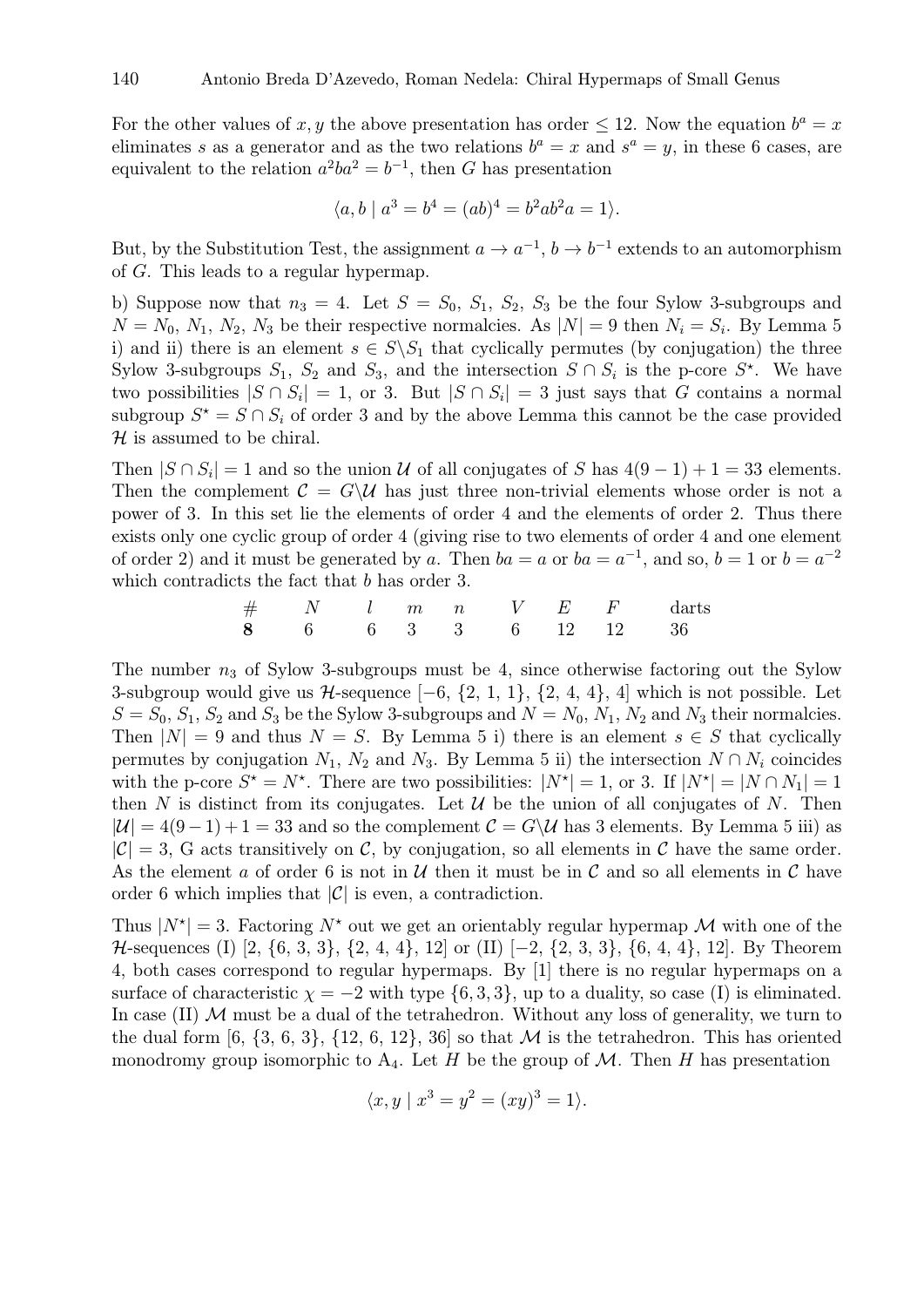Let  $\psi: G \longrightarrow H$ ,  $a \longrightarrow x$ ,  $b \longrightarrow y$  be the branched 3-fold covering and K its kernel. Then  $b^2$ must be a nontrivial element of K and  $K = \langle b^2 \rangle$ . As K is normal in G then  $(b^2)^a = b^{\pm 2} \iff$  $b^2a = ab^2$  or  $b^2a = ab^3$ . Then G has presentation

$$
\langle a, b \mid a^3 = b^6 = (ab)^3 = 1, b^2a = ab^2 \rangle
$$

or

$$
\langle a, b \mid a^3 = b^6 = (ab)^3 = 1, b^2a = ab^3 \rangle.
$$

Using GAP [13] we have calculated that the first presentation gives a group of size 36 while the second determines a group of size 3. Hence

$$
G = \langle a, b \mid a^3 = b^6 = (ab)^3 = 1, b^2a = ab^2 \rangle.
$$

By the Substitution Test the function  $a \to a^{-1}$ ,  $b \to b^{-1}$  extends to an automorphism of G and this item corresponds to a regular hypermap.

|  |  |  | $\#$ N l m n V E F darts |  |
|--|--|--|--------------------------|--|
|  |  |  | 9 6 5 3 3 9 15 15 45     |  |

The number  $n_5$  of Sylow 5-subgroups must be 1. Factoring out the Sylow 5-subgroup we get the  $H$ -sequence  $[-6, \{1, 3, 3\}, \{9, 3, 3\}, 9]$  which is impossible.

|  |  |  |  | $#$ N l m n V E F darts |
|--|--|--|--|-------------------------|
|  |  |  |  | 10 6 4 3 3 18 24 24 72  |

Let us consider the dual form  $[6, \{3, 3, 4\}, \{24, 24, 18\}, 72]$  instead. As in item 8 the number  $n_3$  of Sylow 3-subgroups must be 4. Let  $S = S_0$ ,  $S_1$ ,  $S_2$  and  $S_3$  be the Sylow 3-subgroups and  $N = N_0, N_1, N_2$  and  $N_3$  their normalcies. Then  $|N| = 18$ . By Lemma 5 i) there is an element  $s \in S$  that cyclically permutes by conjugation  $N_1$ ,  $N_2$  and  $N_3$ . By Lemma 5 ii) the intersection  $S \cap S_i$  coincides with the p-core  $S^*$ . There are two possibilities:  $|S^*| = 1$ , or 3.

A) Suppose that  $|S^*| = 1$ . We have two possibilities:  $|N \cap N_1| = 1$  or 2. If  $|N \cap N_1| = 1$ then conjugating by s,  $|N \cap N_i| = 1$  for all i, that is, N is distinct from its conjugates. Let U be the union of all conjugates of N. Then  $|\mathcal{U}| = 4(18 - 1) + 1 = 69$  and so the complement  $\mathcal{C} = G \backslash \mathcal{U}$  has 3 elements. By Lemma 5 iii) G acts transitively on C, by conjugation, so all elements in  $\mathcal C$  have the same order. As c of order 4 is not in  $\mathcal U$  then it must be in  $\mathcal C$  and so all elements in C have order 4 which implies that  $|\mathcal{C}|$  is even, a contradiction.

Then  $|N \cap N_1| = 2$ . Without any loss of generality, suppose that  $b \in S$ . Because  $|S^*| = 1$ , b of order 3 acts on the four normalcies as a 3-cycle. What about c of order 4? As 4 does not divide 18,  $c \notin N = N_G(N) \iff N^c \neq N$ . Then c acts on the normalcies without fixed points. There are two possibilities: c acts (I) as an even permutation or (II) as a 4-cycle. In the first case  $c^2$  fixes all, that is,  $c^2$  is in the core  $N^*$  of N. As  $|N \cap N_1| = 2$  then  $\{c^2\} = N^*$ and so factoring  $N^*$  out gives  $H$ -sequence  $[-6, \{3, 3, 2\}, \{12, 12, 18\}, 36]$  which is impossible. In the second case b and c act on the normalcies  $N_i$  as is depicted below.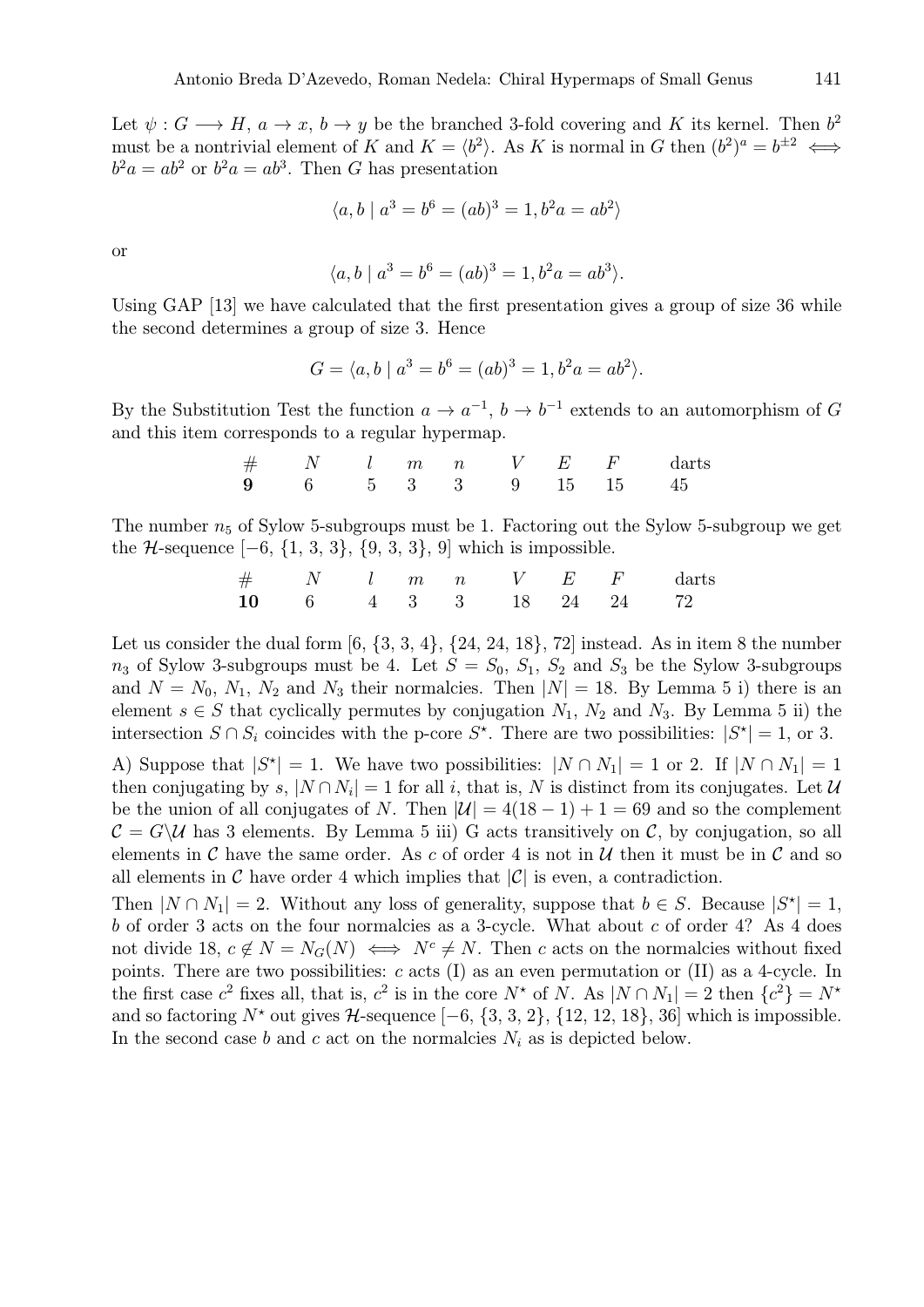

Hence we have  $a = cb^{-1}$  acting as a permutation of order 2 or 4 which is not possible.

B)  $|S^*| = 3$ . Factoring  $S^*$  out gives an orientably regular hypermap M with the only possible  $H$ -sequence  $[2, \{3, 3, 4\}, \{8, 8, 6\}, 24]$ . By [4] there is only one orientably regular hypermap on genus 2 with this type and it is  $W^{-1}{4+4,3}$  with automorphism group  $H = \widetilde{A_4} \cong SL(2,3)$ binary tetrahedral. This group has presentation

$$
\langle x, y \mid x^3 = y^3 = (xy)^4 = [(xy)^2, x] = [(xy)^2, y] = 1 \rangle.
$$
  
= 
$$
\langle x, y \mid x^3 = y^3 = (xy)^4 = (xy)^2(yx)^2 = 1 \rangle.
$$

Let  $\psi : G \longrightarrow H$ ,  $a \rightarrow x$ ,  $b \rightarrow y$ , be the smooth 3-fold cover and  $K = C_3$  its kernel. As  $a^3 = b^3 = (ab)^4 = 1$  then  $(ab)^2(ba)^2 \neq 1$  and so  $K = \langle (ab)^2(ba)^2 \rangle$ . As G is generated by ab and b then we must have  $((ab)^2(ba)^2)^{ab} = ((ab)^2(ba)^2)^{\pm 1}$  and  $((ab)^2(ba)^2)^b = ((ab)^2(ba)^2)^{\pm 1}$ . As

$$
((ab)^2(ba)^2)^{ab} = ((ab)^2(ba)^2)^{\pm 1} \iff (ba)^2ab = ab(ba)^2
$$

then

$$
((ab)^2(ba)^2)^b = ((ab)^2(ba)^2)^{\pm 1} \iff (ba)^2 = (ab)^2
$$

That is  $(ab)^2(ba)^2=1$ , a contradiction.

#### References

- [1] Breda d'Azevedo, A.: *The reflexible hypermaps of characteristic* −2*.* Math. Slovaca 47  $(1997)$   $(2), 131-153.$ Zbl pre01359489
- [2] Breda d'Azevedo, A.: *Face-class action.* Geometria, Física-Matemática e outros Ensaios, Dep. Mat. Coimbra (1998), 55–67.
- [3] Breda d'Azevedo, A.; Jones, G.: *Double coverings and reflexible abelian hypermaps.* Beiträge Algebra Geom. 41(2) (2000), 371–389. [Zbl 0967.05027](http://www.emis.de/MATH-item?0967.05027)
- [4] Breda d'Azevedo, A.; Jones, G.: *Rotary hypermaps of genus 2*. Beiträge Algebra Geom.  $42(1)$  (2001), 39–58.  $Zbl$  0968.05023
- [5] Breda d'Azevedo, A.; Nedela, R.: *Chiral hypermaps with few hyperfaces.* Submitted.
- [6] Breda d'Azevedo, A.; Nedela, R.; Skoviera, M.; Jones, Gareth A.: ˘ *Chirality index of maps and hypermaps.* Submitted.
- [7] Bryant, R. P.; Singerman, D.: *Foundations of the theory of maps on surfaces with boundary.* Quart. J. Math. Oxford (2) 36 (1985), 17–41. [Zbl 0565.05026](http://www.emis.de/MATH-item?0565.05026)
- [8] Burnside, W.: *Theory of groups of finite order.* Cambridge 1911.
- [9] Conder, M.; Dobcs´anyi, P.: *Determination of all regular maps of small genus.* Preprint.